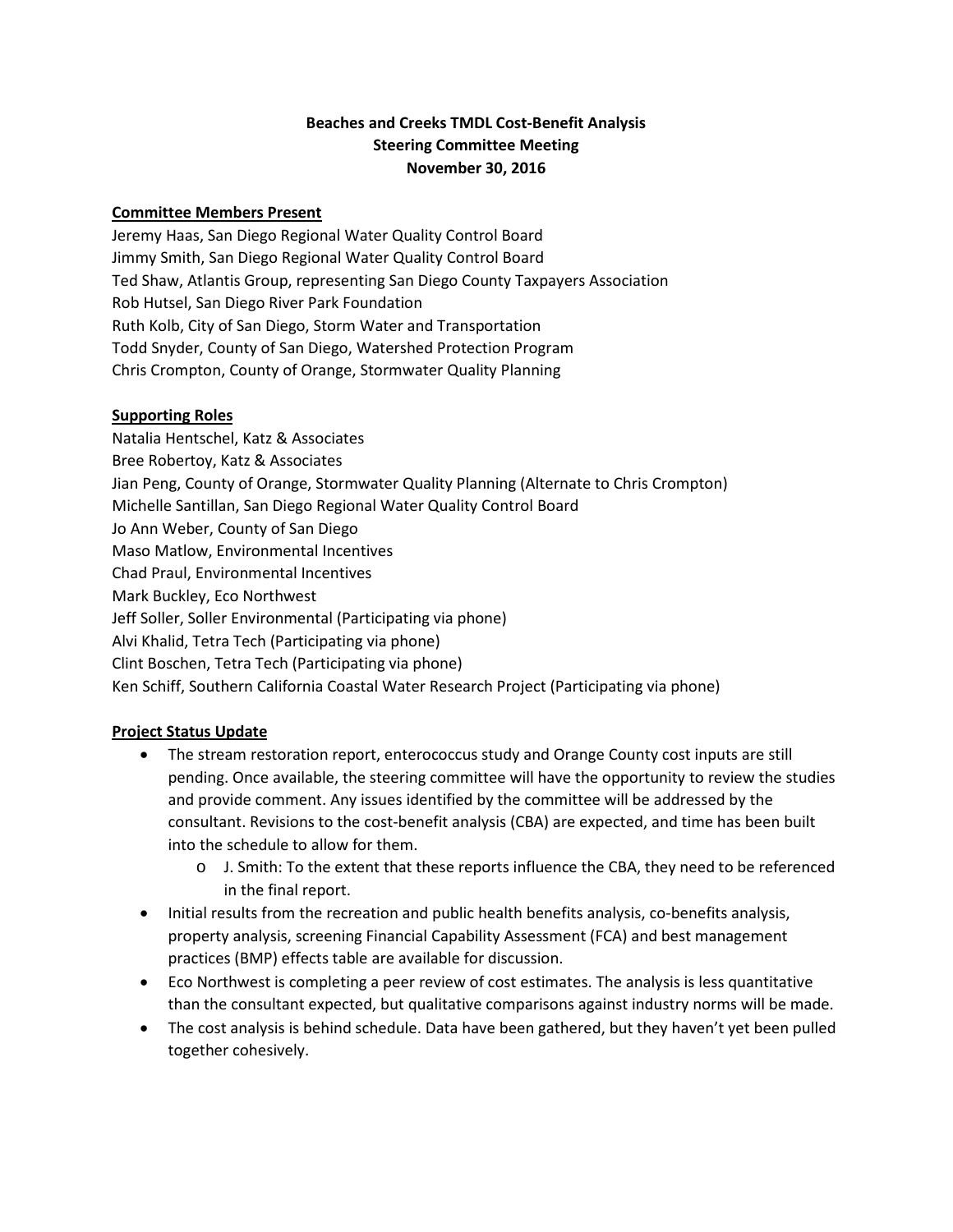### **Recreation & Public Health Benefits Analysis**

*Methods*

- Data inputs for the analysis included enterococcus concentrations from Tetra Tech modeling and the Surfer Health Study performed by Southern California Coastal Water Research Project (SCCWRP), annual human source pathogen data from Brown & Caldwell, beach illness rates determined by Soller Environmental, and City and County lifeguard counts of beach attendance.
- Some assumptions were made to make beach attendance data equivalent among all beaches.
- Gastrointestinal illness was the only category of illness analyzed due to the weak connection between other categories of illness and enterococcus levels.
	- o J. Smith: Analyzing only one type of illness is a concern. We know there are other illnesses that affect public recreation. Could we take a safe range (e.g., double) to account for these other illnesses?
	- o M. Buckley: We could calculate the rate of other illnesses as a ratio (e.g., if you have 12 cases of gastrointestinal illness, you would have three ear infections).
	- o J. Soller: We could look at other illnesses from the Surfer Health Study (e.g., skin irritation, respiratory problems or ear infection), but we probably wouldn't have enough data for more severe issues that have lower incidence. The primary concern would be whether there are enough data to link those illnesses to the enterococcus concentration.
	- $\circ$  T. Shaw: We need to know whether we can pull the information from the Surfer Health Study. If it's not useable, we need to note that. I'm not comfortable adding a chunk of money to it just because the illnesses are out there. We need to be conservative in our assumptions.
	- o C. Crompton: The Rec-1 total maximum daily load (TMDL) beneficial use definition implies that gastrointestinal illness is the concern.
- Scripps, Chollas, Tecolote and Orange County beaches are not included in current results. Data for some of the beaches are pending from Tetra Tech.
	- o C. Crompton: The report should include maps indicating which beaches are included.
- The analysis assumes attendance is limited to patrons who would have contact with water. This is not a very sensitive assumption.
- Avoided illness value was determined to be approximately \$50 per illness. The studies used to determine the avoided illness value will be included in the report.
- Recreation trip value was determined to be \$39.68 per day based on an extensive literature review that will be included in the report.
- Tetra Tech supplied enterococcus data for each watershed, and a dilution factor was determined using the Surfer Health Study to determine illness rates. The data are all watershedspecific.
	- o J. Smith: Since the Surfer Health Study's population sample was not representative of the general population, would there be a consistent change or a variable change among watersheds?
		- That is a complicated, but important, question. This meeting may not be the right place to address that uncertainty. There are benefits and drawbacks to using the Surfer Health Study, and the report needs to be clear about that.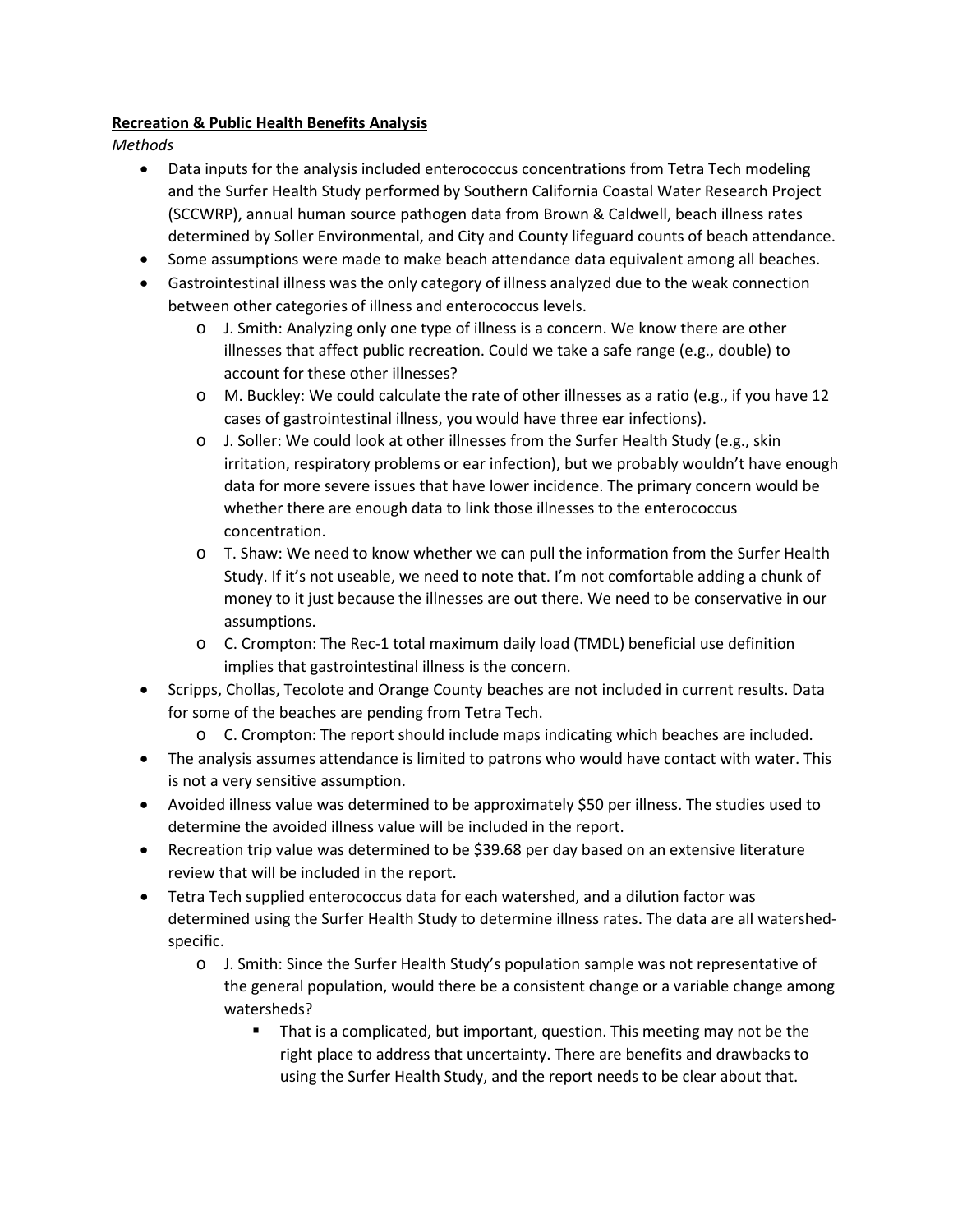- A Quantitative Microbial Risk Assessment of illness rates was conducted. Illness rates are based on changes in the number of illnesses that occur with any particular scenario being studied as part of the CBA. There are typically no benefits from BMPs two days after a wet weather event, but it does vary among watersheds.
- The threshold for a wet weather event is 0.2 inches of precipitation. The data were gathered by Tetra Tech from USGS, City and County gauges in the watershed. Model outputs include a host of rain gauges to calibrate the model, but only one gauge is used to flag a "wet" day. Tetra Tech has a detailed process of interpolating and patching data for unreliable data periods. An analysis of this process will be included in the report.
	- o R. Hutsel: This process doesn't make sense. I have concerns with the approach of using just one point in the watershed to determine wet weather events. There could be a cumulative impact of flows at the lower end of the watershed.
	- o T. Snyder: Can we get a list of stations? These data seem off.
	- o C. Crompton: In Orange County, we get more rainfall up north, but it wouldn't go anywhere unless the ground is totally saturated. Some companies create averages between the different gauges using radar.
	- o J. Smith: What we really care about are wet weather flows. Did Tetra Tech correlate the rain gauges with flow gauges, and are they confident that all of the wet days resulted in increased flows?
		- **The rain gauge data are compared to flow output modeling generated from rain,** landscape and soil data. Then the model's performance is judged based on observed flow data. Yes, Tetra Tech is confident that wet weather events resulted in increased flow. A detailed modeling report for the City of San Diego can be included in the CBA. For Orange County, extrapolations are necessary.
- Based on a Brown & Caldwell report, risk was assessed of human waste and treatment facilities' proximity to water sources and size of pipelines. The criteria are going to be included in the report.
- J. Smith: I'm concerned about the level of confidence in the results of the CBA. The report will need to include a discussion of overall certainty.
	- o The report will include sensitivity analyses on the most critical assumptions. The consultant team is working with the best experts to bridge data gaps and reduce uncertainty. All choices are being documented.
- J. Smith: Error bars or confidence intervals should be added to all results to the extent possible. The report should also include a decision-making flow chart.

## *Results*

- The value of annual public health benefits from stormwater BMPs is approximately \$10,000, which is very low. Tweaking methods may not show a big change in value since the number is so low.
- For the recreation analysis, the portion of wet weather events with enterococcus exceeding 104 CFUs per 100 ml were shown to be less than one day per year, which is not accurate. This is due to the dilution factor used. The consultant is investigating options to calibrate the data.
- Roughly 20 percent of visitors seem to be sensitive to water quality the days immediately after a wet weather event.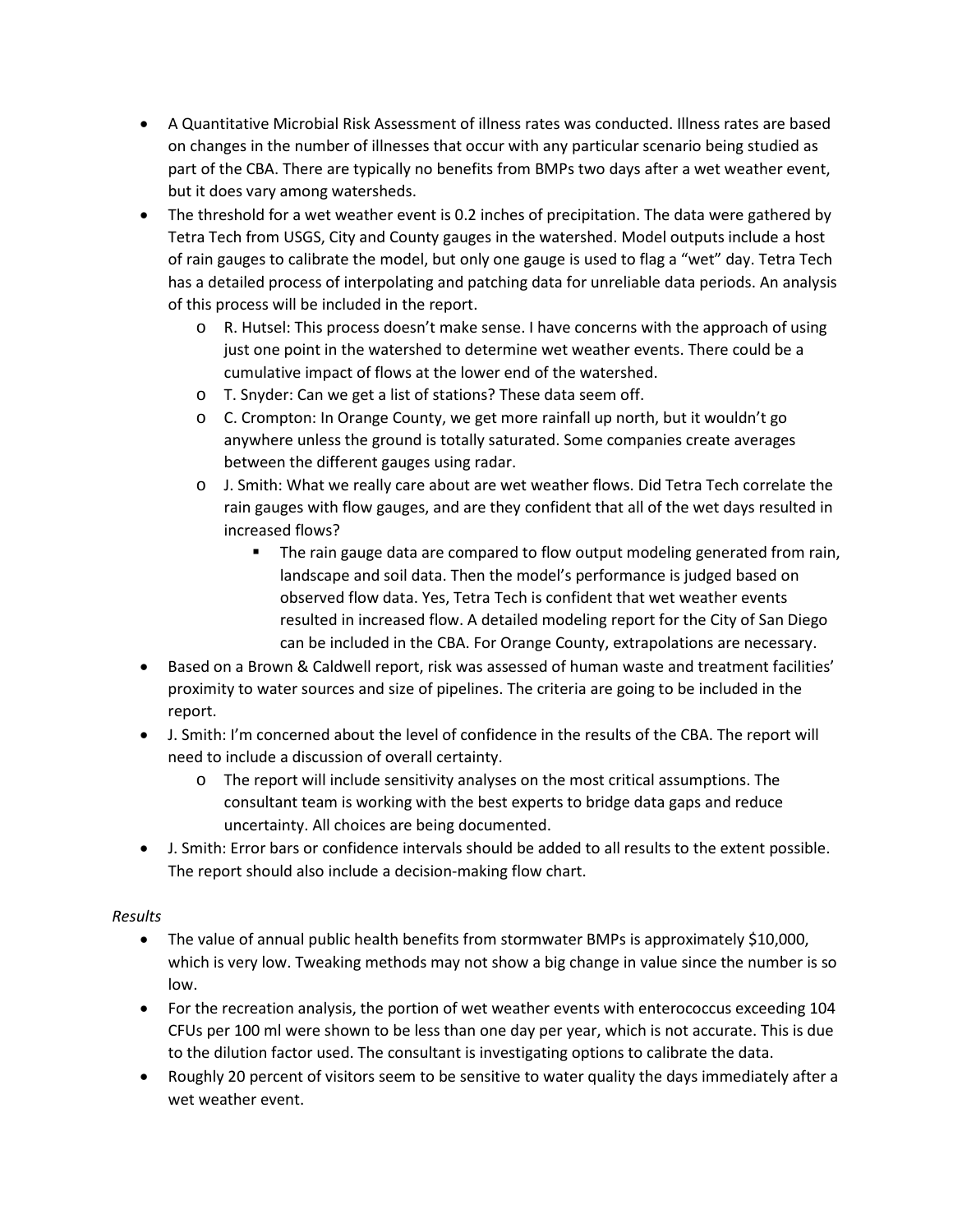### *Action Item*

• The consultant will calibrate the data and present revised results at the December 13 teleconference.

### **Water Quality and Illness Inputs**

- Two calls were held prior to the November 30 meeting to discuss water quality and illness inputs, but there were some lingering questions to be discussed.
- The consultant has been analyzing local data, including the Prop 84 Grant Evaluation Report BMP Effectiveness Study performed by SCCWRP. Thus far, the results are not conclusive.
- J. Haas: A lot of local treatment and non-structural BMP projects are underway. Municipalities also have studies available. I'm surprised and discouraged to hear that more local studies weren't part of this assessment. National databases are not representative of California.
- C. Crompton: A wet weather study of human sources is in progress; we need to make sure we talk to SCCWRP about incorporating that study.
- M. Santillan: The committee provided a list of studies to include early on in the project. The consultant should revisit that list.
- J. Haas: Regarding marginal costs over time, some BMPs are not modeled. For non-structural BMPs, is communication between stormwater and wastewater BMPs included?
	- o The consultant is attempting to analyze stormwater potential, with a separate scenario for wastewater BMPs.
	- o J. Peng could possibly provide more information on this.
	- o C. Crompton: A literature review of BMP effectiveness for the Santa Ana Regional Board could be a good reference for the link between fecal coliform and enterococcus.
- J. Haas: On the call, the consultant talked about moving compliance points from the mouth of the creek out to the ocean. If we move the compliance point to receiving waters at the beach, we won't need as many BMPs for the freshwater.
	- o R. Kolb: When developing the REC-1 TMDL, the impression was that the compliance points would be in the ocean where recreation occurs.

## **Co-Benefits Analysis**

- The focus is on secondary benefits of stormwater BMPs, not on riparian restoration.
- Results are not available yet, as the consultant has not received final BMP values from Tetra Tech.
- J. Haas: Will the report be watershed-specific? It should be relevant to the region.
	- o The intention is to capture actual marginal values of each watershed, but the data only allow for more general information. The analysis will include things that are locally scarce and would be beneficial to the local region.
- J. Haas: To my understanding of green infrastructure, people often promote as a benefit, reduced traditional infrastructure costs.
	- $\circ$  It depends on the approach. Green infrastructure can cost less, but it can also cost more because of increased maintenance costs. We haven't found net cost savings locally.
- J. Haas: Are open areas/restoration strategies going to be considered? They tie in nicely with stormwater programs.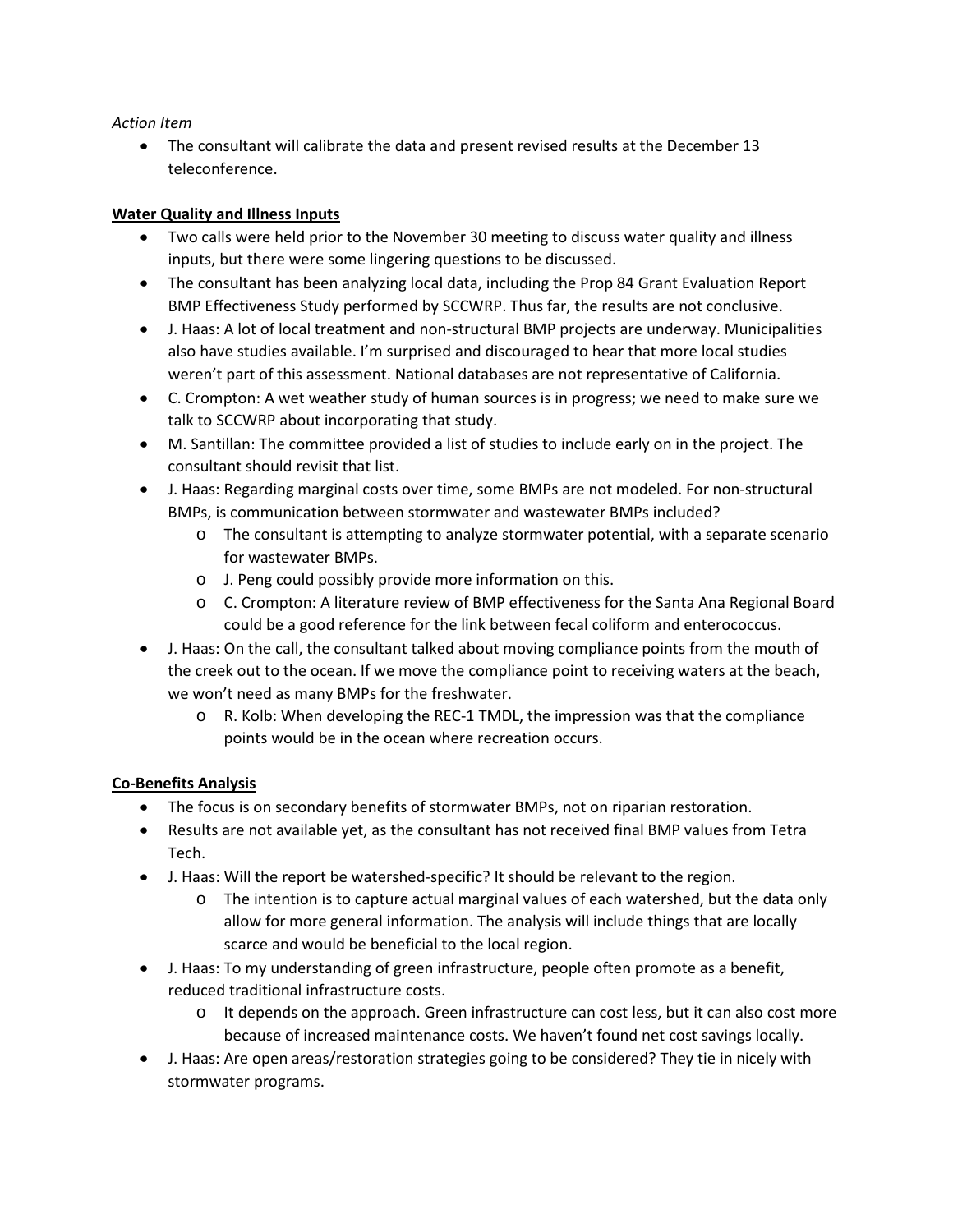- R. Hutsel: Even a swale can restore ecological value. I didn't see flood reduction included or additional water quality benefits not related to the TMDL but related to BMPs that would reduce costs down the line.
	- o The consultant needs more data for flooding.
- J. Haas: Onsite green infrastructure might not reduce big events, but could reduce smaller events, meaning stormwater staff might not need to clean out the channels as much.
	- $\circ$  C. Crompton: When vegetation is installed, there is a new world of maintenance (e.g., permits to clean drains, tree removal) which is more complex. Natural channels are likely to increase costs.
- T. Shaw: When starting to implement new rules there will be lots of costs. I would like to see a regional solution that moves toward stream land restoration. Criteria for green streets has more standards than a regular street. There should be a way to tie in non-TMDL items that will result. A lot of stormwater BMPs are not in dense urban areas, but out in the peripheral. I appreciate the desire to capture these benefits, but I'm not sure you can find a study that captures this region.
- R. Kolb: The City of San Diego could provide information about a creek restoration project in Chollas. There are also plans to put in green infrastructure around the city. Some monitoring data are available, and I sent C. Boschen an email to check into that.
- J. Haas: Small storm events could reduce predators and thus increase habitat for endangered species.

## *Action Items*

- R. Kolb will assist the consultant with obtaining potential flood reduction studies.
- The consultant will submit a request to the committee for relevant data relating to the cobenefits analysis (e.g., flood reduction, hydrological modeling or ecological benefits).
- R. Kolb will provide SAP and/or Alternative Compliance Project (ACP) databases to the consultant.

## **Property Value**

- The analysis showed almost no real effect of water quality on beach front property. The results were not significant and not consistent.
- Properties within one mile of the beach were analyzed, and the study controlled for other factors.
- The analysis will be documented, but it will not contribute to the final CBA.

# **FCA Methodology and Draft Results**

*Methods*

- The FCA will no longer include trash costs, as the cost data does not exist. Based on the draft results, the consultant does not think the trash costs would significantly impact the outcome of the assessment.
	- o R. Kolb: Los Angeles has a similar permit and could provide data regarding trash costs.
- Wastewater and stormwater data, number of households and median income are from the City of San Diego. Water supply data are from the San Diego County Water Authority. Orange County is not included in the assessment.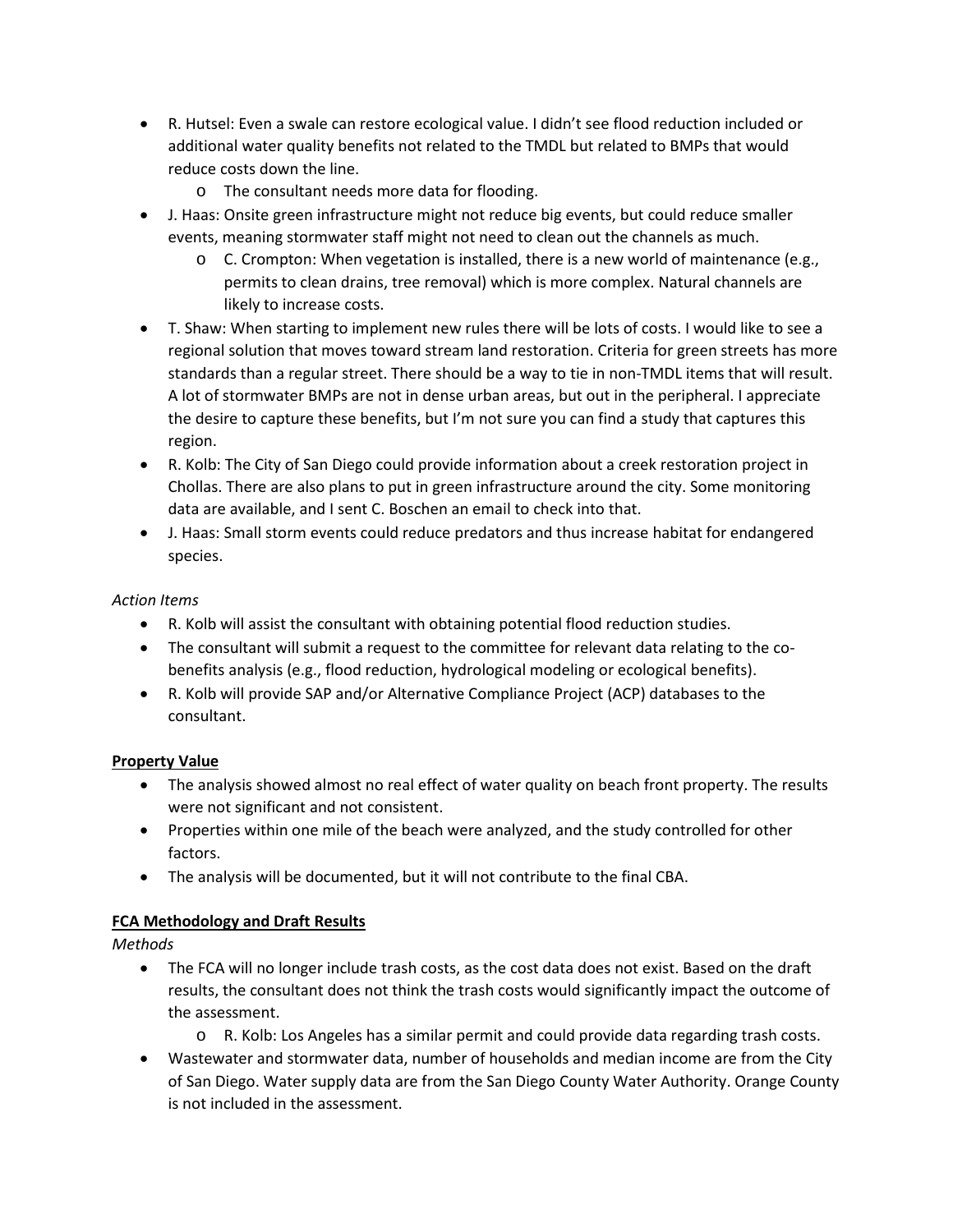- The costs are based on operations and maintenance, and debt. They are projected for future years based on expected costs, including new projects. Bonds, asset management plans, and the County of San Diego's Water Quality Improvement Plan estimates are included.
- Costs are for primary treatment.

#### *Results*

- Water supply and stormwater costs are low. Wastewater costs are high. The total value with all three category of costs is high (more than 6 percent).
- It is possible that the number of households could increase. Also, there is potentially doublecounting between wastewater and water supply. Both these things will be further investigated.
- C. Crompton: National studies typically show stormwater is more expensive than wastewater.
- T. Snyder: \$1.2 billion annually seems high for wastewater costs.
- T. Snyder: How does this compare to other FCAs?
	- o This one is a larger scale than most FCAs. Also, FCAs are usually performed for wastewater costs only.

#### *Action Item*

• The consultant will work with R. Kolb and C. Crompton to review and vet costs.

### **BMP Effects Table**

- The BMP effects analysis was requested under conceptual model by the Technical Advisory Committee. The goal is to look at co-benefits or co-costs associated with the BMPs analyzed in the CBA to help think through unintended effects of the BMPs.
- The analysis includes a literature review and expert review.
- No significant assumptions are required for the analysis.
- The results will be provided in table format.

#### *Action Item*

• The consultant will discuss uses for the table with Technical Advisory Committee member Eric Strecker.

## **Project Schedule and Next Steps**

- The draft CBA will be ready one month later than originally scheduled due to the late submittal of some analyses.
- Monthly in-person meetings have been scheduled. If supplemental teleconferences are required, more notice should be provided to committee members. Teleconferences should focus on targeted questions.
- J. Haas and J. Smith of the Regional Water Quality Control Board will not be able to attend the December teleconferences; if the consultant can provide specific questions prior to these calls, J. Haas and J. Smith can provide feedback and provide another representative from the water board to participate.
- R. Kolb will be unable to participate in the December 20 teleconference.
- Presentation slides and meeting summaries from the December 13 and December 20 teleconferences are to be circulated to steering committee members.